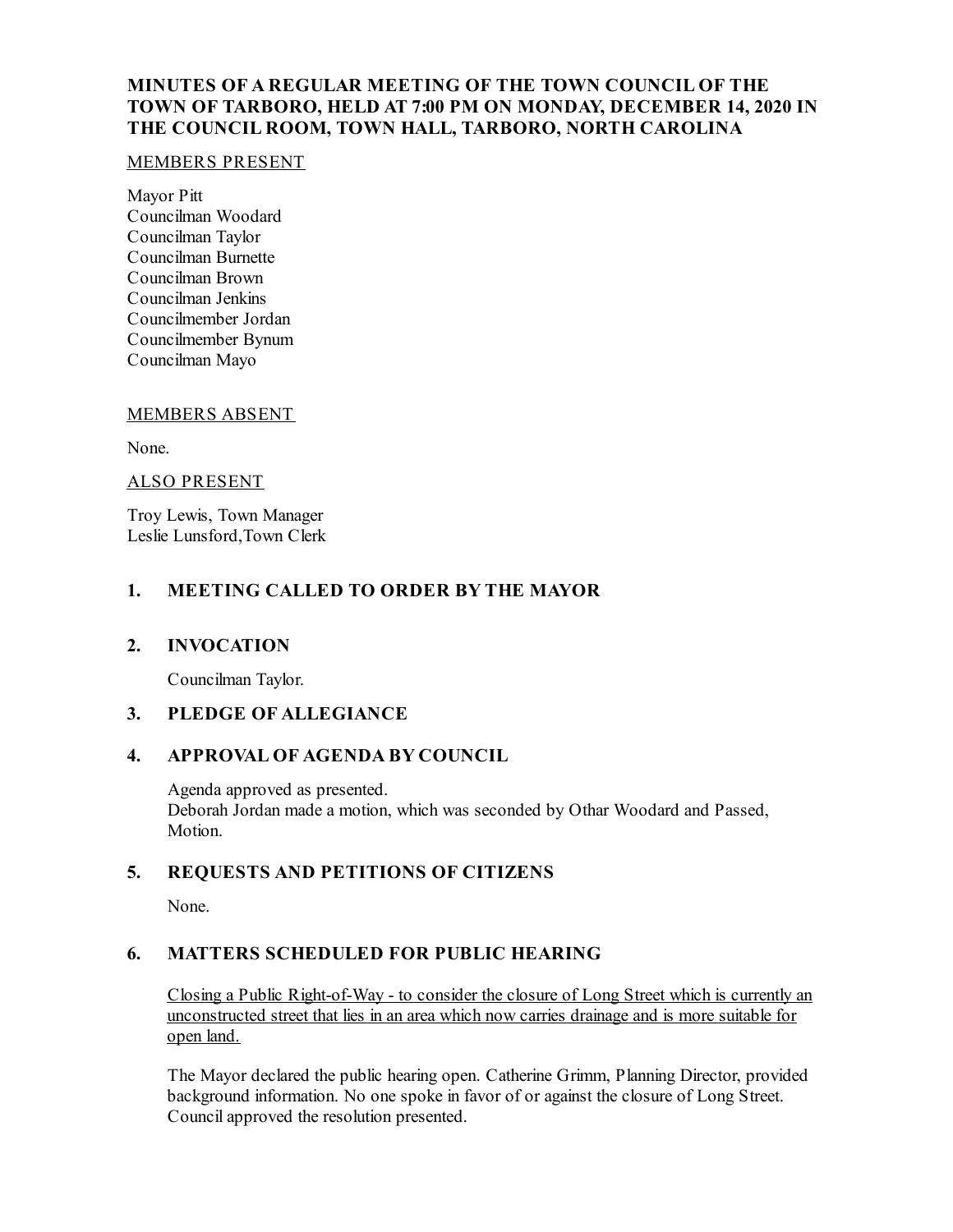John Jenkins made a motion, which was seconded by Sabrina Bynum and Passed, Motion.

Zoning Map Amendment 20-01 - to consider an application from C.B. Daughtridge to rezone 24 acres located at the intersection of East Northern Boulevard and Heath Lane from (RD) to  $(GR-5)$ .

The Mayor declared the public hearing open. Catherine Grimm, Planning Director, provided background information. No one spoke in favor of or against the zoning map amendment. Counciladopted the resolution amending the officialzoning map of the Town of Tarboro.

Leo Taylor made a motion, which was seconded by Deborah Jordan and Passed, Motion.

Zoning Map Amendment 20-02 - Belvedere Subdivision - to consider an application from the Town Council to rezone 29.12 acres located North of Beechwood Drive and West of NC Hwy 33 from  $(GR-5)$  to  $(GR-3)$ .

The Mayor declared the public hearing open. Catherine Grimm, Planning Director, provided background information. Brooks Wadsworth, Danny Stevens, Michael Taylor, Amy Vick and Alan Wooten spoke in favor of the zoning map amendment. No one spoke against the rezoning,

Counciladopted the resolution amending the officialzoning map of the Town of Tarboro.

Othar Woodard made a motion, which was seconded by Tate Mayo and Passed, Motion.

Zoning Map Amendment 20-03 - Forest Acres - to consider an application from the Town Council to rezone the entirety of Forest Acres Subdivision Sections I, II, and IV from (GR-5) to (GR-3).

The Mayor declared the public hearing open. Catherine Grimm, Planning Director, provided background information. No one spoke in favor of or against the zoning map amendment. Dorothy Tunstall requested clarification on the location of the empty lots in the subdivision. Counciladopted the resolution amending the officialzoning map of the Town of Tarboro.

Leo Taylor made a motion, which was seconded by Sabrina Bynum and Passed, Motion.

## **7. TOWN MANAGERS RECOMMENDATIONS**

#### **Consent Items**

Consent Items approved as presented. John Jenkins made a motion, which was seconded by Deborah Jordan and Passed, Motion.

- (1) Approve minutes of the November 9, 2020 regular meeting.
- (2) 2020 Tax Levy Memo
- (3) Tax Collector's Report

## **Action Items**